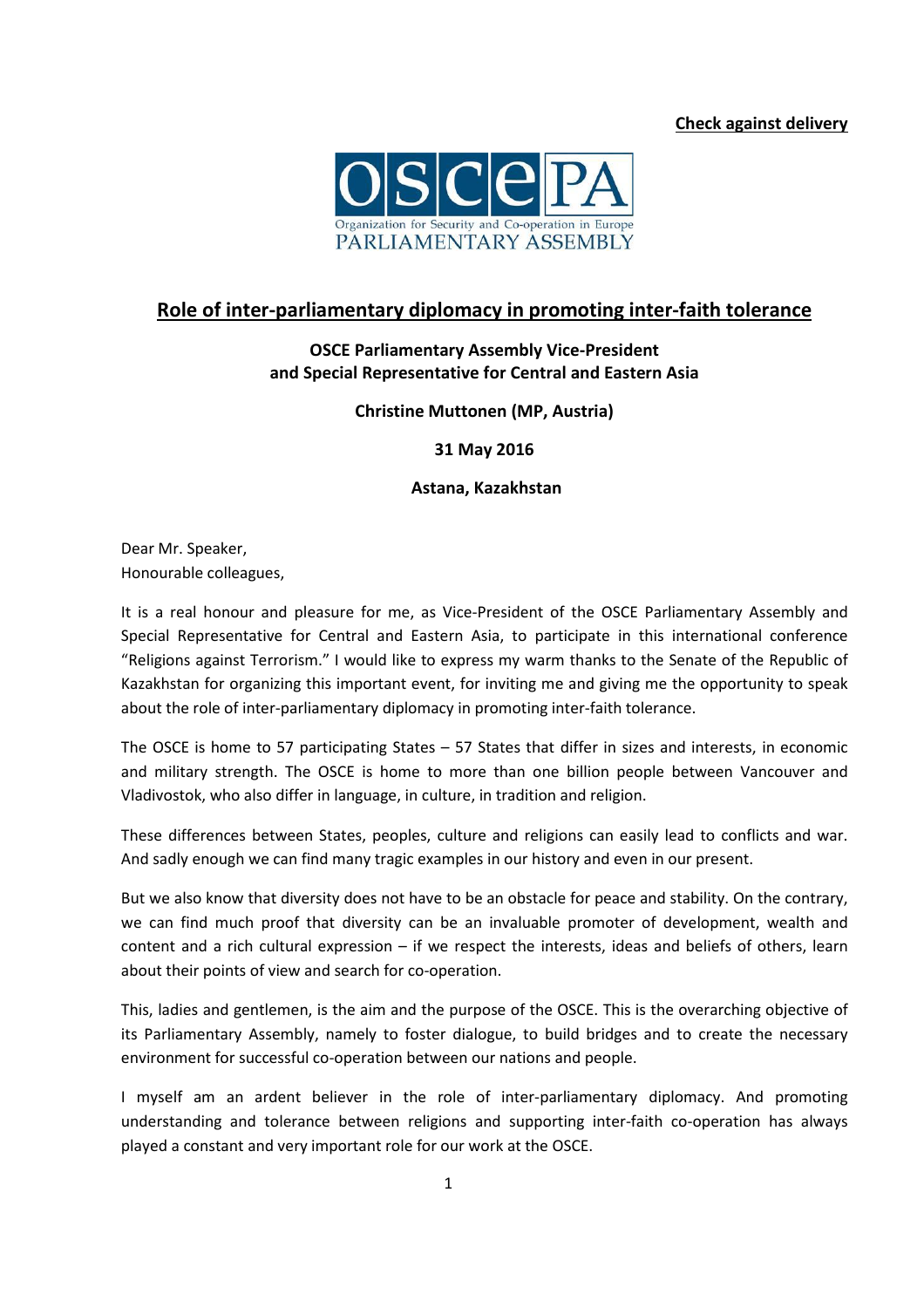Last year for example, OSCE Secretary General Lamberto Zannier was here in Astana at the Fifth Congress of Leaders of World and Traditional Religions. He spoke on inter-faith dialogue and especially underlined the OSCE's efforts in boosting effective counter-narratives to radicalization.

For this purpose, the OSCE has appointed three personal representatives, Mr. Bülent Şenay, Mr. Vladislav Grib and Rabbi Andrew Baker who work constantly on inter-faith issues, such as discrimination, intolerance and anti-Semitism.

The Parliamentary Assembly itself has become a great platform to support interreligious dialogue and to discuss issues stemming from inter-faith relations. This is possible because the Assembly is a unique place, where we, the elected representatives of over one billion people, from 57 different countries with all kinds of cultural and religious backgrounds can come together. It is an international place where we can gain access to knowledge and experience beyond the scope of our domestic politics – knowledge which we then can take back home with us to inform our colleagues and citizens.

This is why we, as parliamentarians, can and should contribute greatly to promoting inter-faith dialogue in support of comprehensive security in the OSCE region. And we invite the participating States to tap into our resources and to use them.

Dear colleagues, dear friends,

Today our co-operation is more important than ever. In a time when groups of violent extremists try to misuse religious beliefs to justify their terrorist attacks, when they try to divide our countries and societies along religious lines, when growing numbers of our youth turn their backs on our political systems in disappointment, when young people hope to find solutions to their social and economic problems within extremism and violence instead, when armed conflicts arise everywhere – even within the OSCE area – and when competing agendas and hostile rhetoric often threaten to replace productive dialogues and co-operation among our participating States, in such a time it becomes quite obvious: The level of peace, freedom and stability that we have already achieved within the OSCE area cannot be taken for granted.

We constantly need to stand up for it and maintain it  $-$  if we don't want to lose it again. But let me stress one point: Only together we can win the fight.

And our message must be clearer than ever: Diversity and respect for multi-confessionality are cornerstones of our countries' histories and identities. Diversity and respect for multi-confessionality are preconditions for peace, stability and growing prosperity within the OSCE region.

Terrorism, however, is a crime – a crime that has no justification, and it should not be associated with any race, ethnicity, nationality or religion.

To underscore that we at the OSCE stand together when facing those problems, the campaign "OSCE United in Countering Violent Extremism" was launched. It is all our duty to respond to violent extremism by promoting tolerance, mutual respect, pluralism, inclusion, and cohesion. And we have to take care to include everyone in our fight.